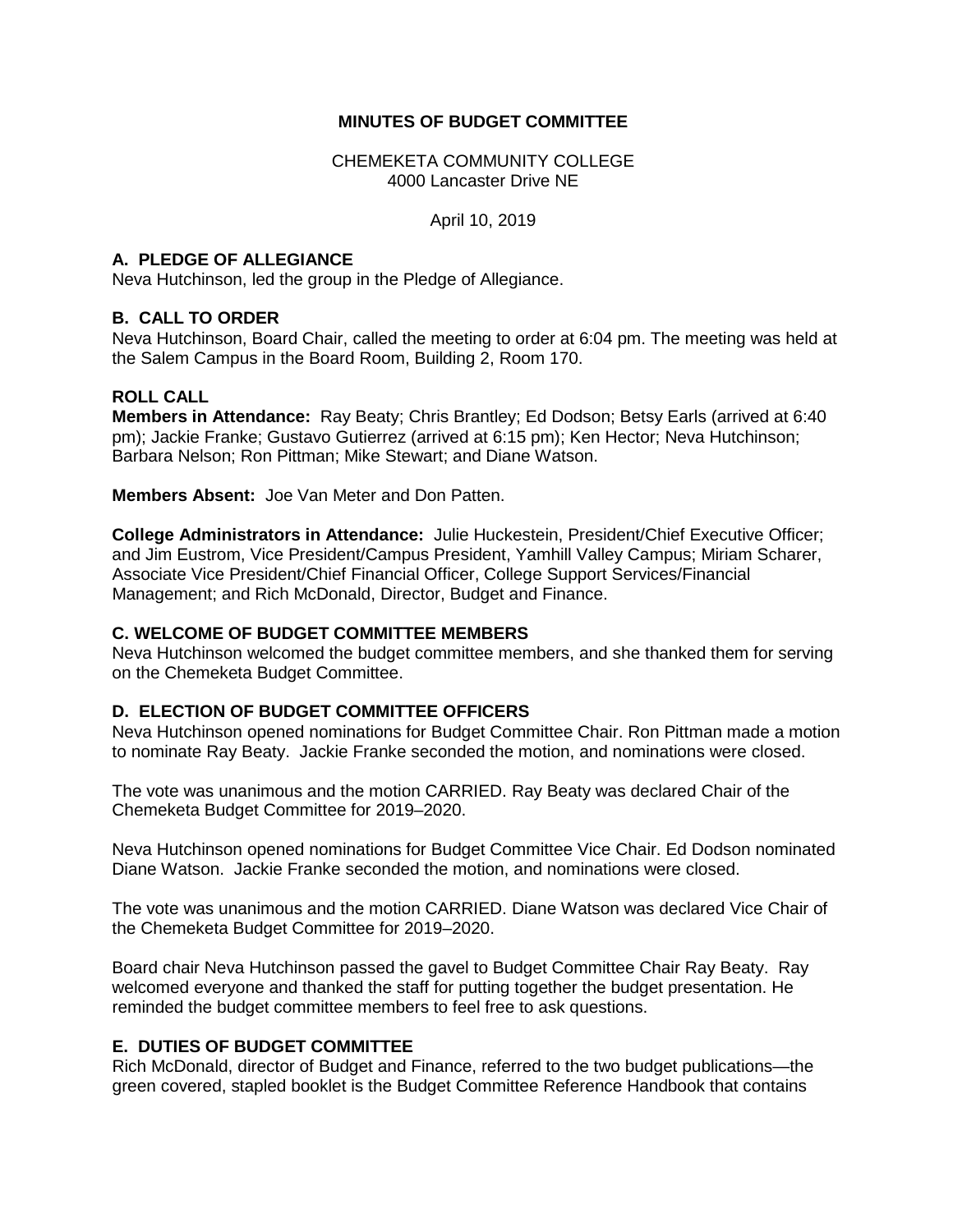contact information for Budget Committee members, board, and college administrative staff; a summary of local budget law; the budget calendar; budget publications; and a glossary of terms. It also includes a copy of all the slides that will be covered in the budget presentation.

Rich referred to the spiral-bound booklet, the Proposed Budget for Fiscal Year 2019–2020, which is divided into four sections: 1) an introductory section with the college Mission, Vision, Core Themes, and Values, the Budget Principles and Financial Environment 2019–2020 Fiscal Year, Board and Budget Committee names, zones, and term expiration dates, the President's Message, student and district information, and budget summary highlights; 2) General Fund department budget summaries and budget narratives organized by divisions and then by departments under each division. One change is reductions and investments are reflected at the end of the 2019– 2020 Activities bullet list in the division or department narrative. The budget summaries have two years of actual expenditures, plus the current budget and the proposed budget for next year; 3) Other Funds will be reviewed next week; and 4) Appendices and Indexes, which includes salary tables and three different sorts of general fund by department name, manager, and fund name.

Referring to the green-covered Budget Committee Reference Handbook, Slide 3, Rich reviewed the Budget Committee duties to comply with local budget law. He noted that the primary role of the Budget Committee tonight is to receive the proposed budget for 2019–2020. A quorum of eight members must be present at each meeting. Next Wednesday, April 17, at 4:30 pm, Other Funds will be shared, and following the reports, there will be time to hear public comment, the Budget Committee will have final discussion, and will vote on the proposed budget. When the committee approves the budget and the tax rate, a quorum must be present, and no matter how many members are in attendance, approval requires at least eight positive votes. A public hearing on the budget will be held on May 15 to hear any additional comments.

## **F. PRESENTATION OF BUDGET MESSAGE**

Julie Huckestein thanked the Budget Committee for volunteering their time to help the college with this important public process in reviewing the information, listening to the presentation and public comment, and asking questions. This will also give members a better understanding of the college, the operations, and the services that are provided to students and the community in the district. Julie also thanked the college staff in putting the documents and the presentation together. Julie referred to the President's Budget Message on pages 12–14 of the spiral-bound Proposed Budget booklet. Julie read excerpts from the budget message that covered the general fund revenue and expenses, capital projects, textbook and materials affordability, Guided Pathways, Chemeketa Accelerated Pathways to Success (CAPS) grant, and continued long-term planning for the college's financial future. Highlights included:

- The college used several strategies to prepare a balanced budget including increasing tuition and fee rates, including implementing a differential fee rate for high cost programs or courses; using carryover funds; eliminating vacant positions; and reducing several currently filled positions, which will be covered in the detailed budget presentation.
- The Governor's recommended budget for the 17 community colleges was \$543 million, a 4.7 percent reduction from the current biennium appropriation of \$570 million. The Ways and Means Committee included \$590.6 million for the current service level (CSL) funding for community colleges. However, community colleges are advocating for the true CSL of \$647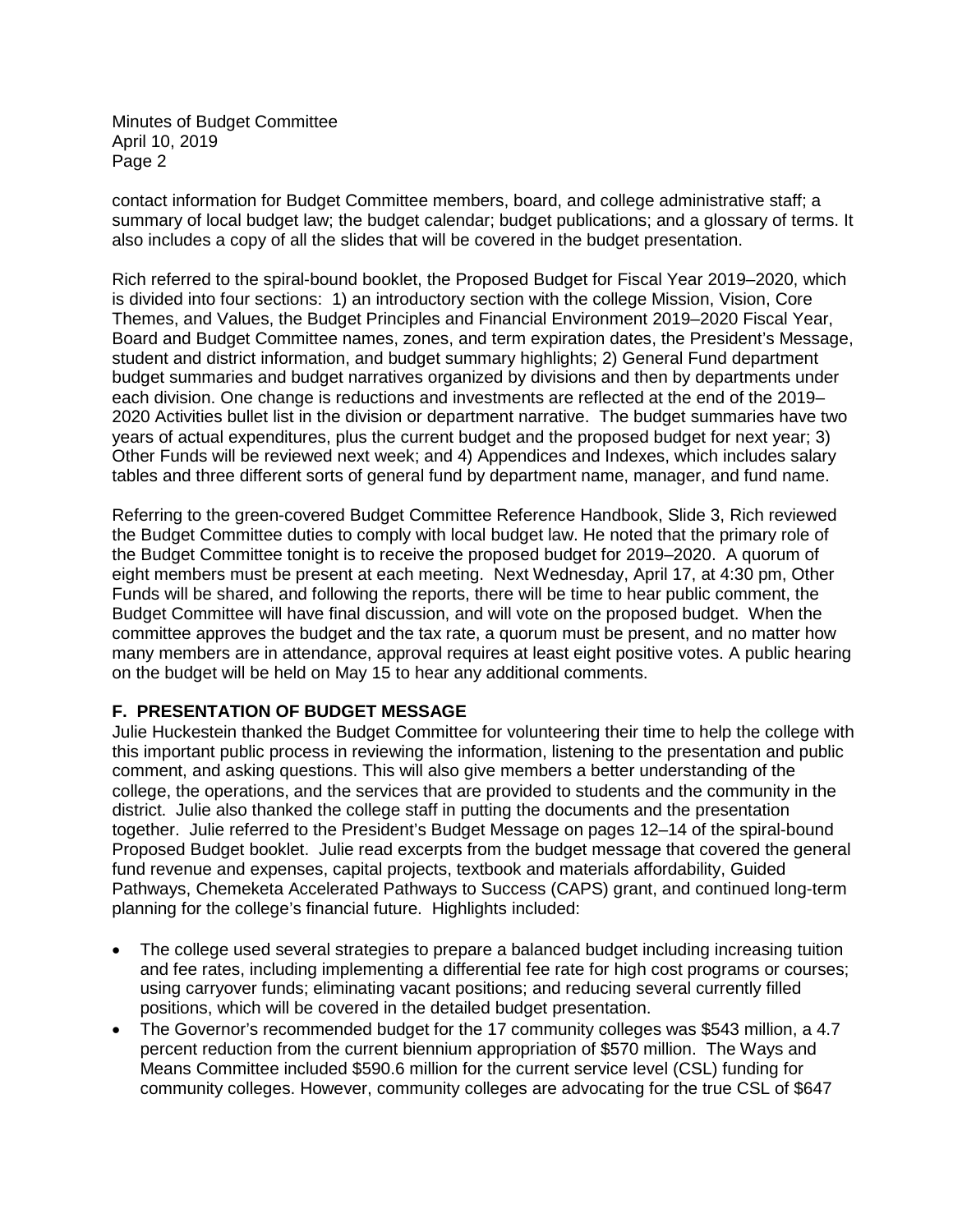> million plus two policy option packages of \$70 million each for career and technical education and student support services. Chemeketa and the majority of community colleges are using \$590 million to base their projected budgets. Julie said she would provide the Budget Committee with information about the two policy option packages and how the college would use the additional revenue.

- The College Board of Education approved a \$4 tuition and \$6 universal fee increase in February resulting in tuition of \$91 and universal fee of \$24 per credit. Even with this increase, the college may still be among the lowest cost among community colleges in the state.
- The college continues to experience an enrollment decline which impacts all major sources of operating revenue, including state revenue, property taxes, and tuition and fee revenue. A 3.5 percent decline is projected this year and a 2 percent decline is projected for next year. However, the college continues to monitor enrollment in programs, respond to workforce needs, and implement a few new academic programs.
- The proposed budget includes some reductions and investments in the general fund, which will be detailed in the presentation. Compensation adjustments have been included per the faculty collective bargaining agreement; classified negotiations are in progress so costs are unknown at this time; any exempt or management increases are subject to board approval in June; and estimates have been made for the pay equity act, PERS, and health insurance costs.
- The Agricultural Complex is the significant capital project planned for next year with construction to begin in the summer.
- Guided Pathways and the Chemeketa Accelerated Pathways to Success (CAPS) grant are underway. Both will have positive impact on student success, retention, persistence and completion.

Julie is proud of the college's financial planning and management and feels it is well positioned to continue to provide quality instruction, workforce training, and student services throughout the district. The college remains committed to students, the community, and employees.

Julie introduced Dr. Jessica Howard who was in the audience. Jessica was recently named as the next president of Chemeketa Community College and will start on July 8. She was thanked for being at the Budget Committee meeting.

# **G. BUDGET PROCESS AND RESOURCES**

Miriam Scharer, associate vice president/CFO, referred to the green-covered reference handbook starting with Slide 6, the evolving budget with external factors that may affect revenue or costs; a budget flowchart, and the budget process on how the budget was built. Miriam reviewed Slide 9, Summary of All Funds pie chart, for a total \$293,856,000 of all funds. However, the budget presentation tonight will focus only on the general fund which is 30.4 percent of all funds or \$89,700,000.

Miriam and Rich McDonald, director of business and finance, reviewed a number of charts and bar graphs that showed historical views of General Fund Sources of Revenue, including tuition and fees, state funding, property taxes, and miscellaneous; 2019–2020 Resources Based on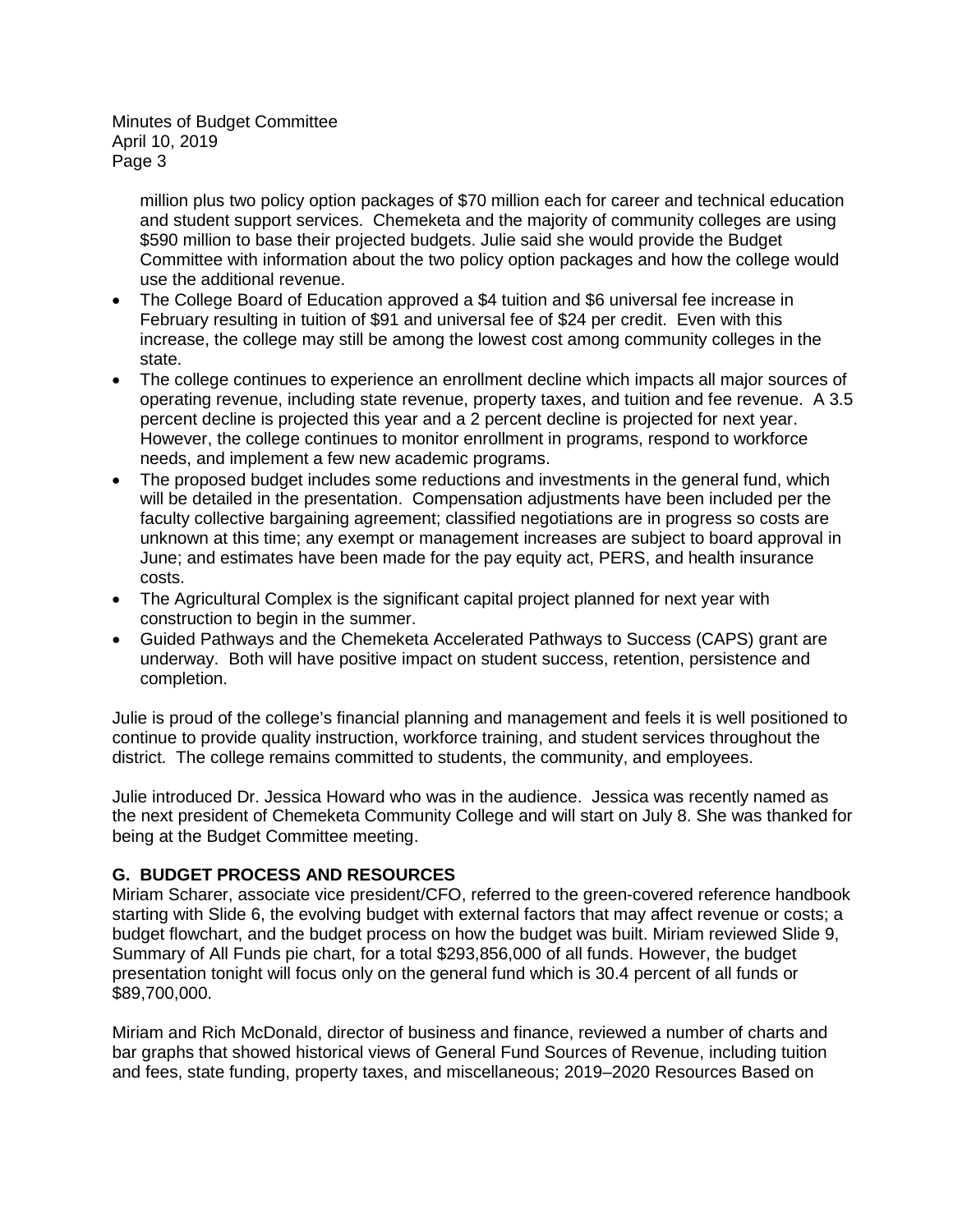FTE (full-time equivalent) showing 85.9 percent of the funding is based on FTE; Chemeketa Student FTE; Biennial State Allocation to Community Colleges; Annual State Allocation to Chemeketa; bar charts showing historical comparison for Property Tax Revenues; Tuition and Universal Fee Rates plus Per Credit; Tuition and Fee Revenues; and Ending Fund Balance (EFB). Rich noted the black lines on the EFB slide is the desired range, between 10–15 percent of total budget revenues. The college anticipates using \$1 million this year from the EFB and projects \$1.5 million next year which will leave a balance under the targeted10 percent range.

Miriam Scharer explained the differential fee rate that Julie mentioned in her President's Message. The tuition and universal fee proposal was brought forward as an information item to the board in January and approved in February, and this new differential fee for high cost programs and courses was also recommended based on funding. If state funding is less than \$590 million, a differential fee rate of \$10 per credit was approved; if funding is \$590 million or above, a \$5 per credit was approved.

#### **H. PRESENTATION OF 2019–2020 PROPOSED BUDGET**

Miriam referred to the 2019–2020 Budget Principles and Financial Environment document on pages 8–9 in the spiral-bound Proposed Budget book and how budget decisions revolve around the college's core themes, and values; commitments to protect against unanticipated resource declines or cost increases; and to maintain a balanced operating budget. Miriam briefly reviewed the factors in the financial environment and expenses.

Rich reviewed Slide 21 which identified the Budget Assumptions and Decisions: Resources including building the proposed budget on \$590 million; a tuition and universal fee increase of \$4 and \$6 per credit hour, respectively; a new differential fee of \$5 or \$10 depending on state funding; increased tuition due to two trial status positions and the Medical Office Assisting program moving from self-support to general fund; a projected 3 percent growth in property taxes; an increase in indirect, interest and miscellaneous revenue; a transfer from self-support; and \$1 million from the ending fund balance.

Charts for Budget Changes–Resources and FY2019–2020 General Fund Resources amounted to \$89,700,000, along with a pie chart with dollar amounts and percentages for General Fund Resources for 2019–2020 were reviewed and explained.

On the expenditure side, Slides 25–27, Miriam reviewed the Budget Assumptions and Decisions: Expenditures; Budget Changes–Expenditures; and FY2019–2020 General Fund Expenditures by budget category. Slides 28 and 29 contain two pie charts showing percentages for General Fund Expenditures by type (budget categories) and by function were reviewed and explained and showed totals of \$88,200,000 plus \$1,500,000 from the unappropriated ending fund balance to produce a balanced budget of \$89,700,000.

Miriam and Jim Eustrom shared the investments and reductions in the general fund. Starting with Slide 31, Miriam reviewed the Definitions of the acronyms that are used in the slides for division names.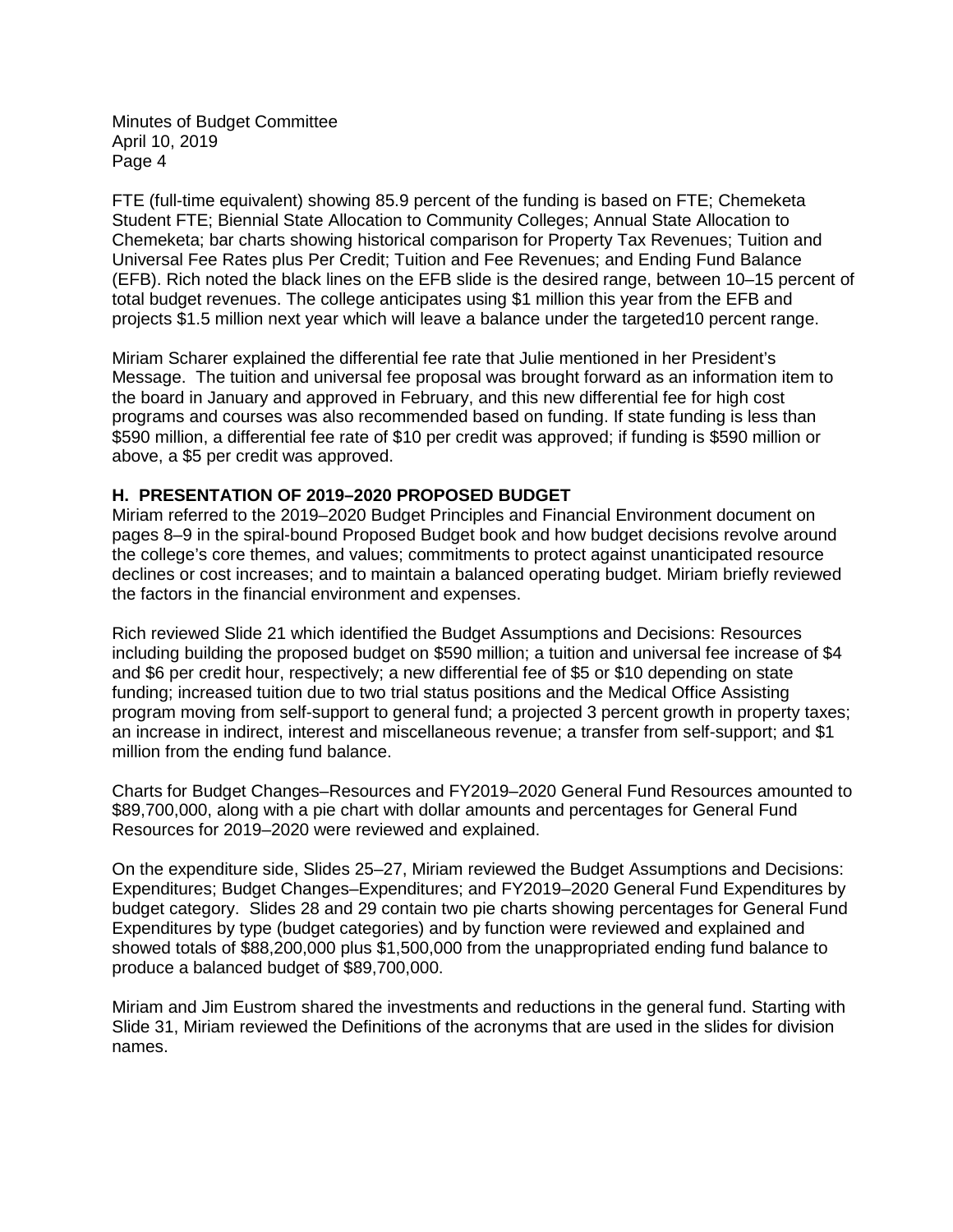Miriam reviewed Slide 32 describing the four reductions in the President's Office and Governance and Administration. One exempt position will be eliminated and reductions in part-time hourly and materials and services were made for a total reduction of \$230,736.

Miriam reviewed the reductions in the College Support Services Division (CSSD) on Slides 33 and 34 which included eliminating one vacant classified and one vacant (retirement) position; and reductions in part-time hourly, materials and services for a total reduction of \$534,617. Slide 35 had one investment of a classified administrative support for \$61,389. The net CSSD reductions and investments totaled \$473,228.

Jim Eustrom, vice president of Instruction and Student Services, drew attention to the last column, Core Themes. All budget investments and reductions are aligned to one or more core theme. Jim reviewed the reductions in the Instruction and Student Services for next year on Slides 36–41. In summary, there were 20 ISS vacant positions eliminated, 9 faculty, 5 exempt, and 6 classified; and 6 reductions in force, 2 exempt and 4 classified for a total of 24 positions. Details on each position are on the slides. Reductions were also made in materials and services and the Apprenticeship adjunct budget for a total ISS reduction of \$2,109,054.

ISS investments included two new exempt dean positions—one for Mathematics and one for Sciences—a new classified Department Technician II for the Mathematics dean, and moving a classified position from self-support to general fund in the Education, Languages, and Social Science department for total investments in ISS of \$411,794. The net ISS reductions and investments totaled \$1,698,260.

The total net college-wide (includes ISS, CSSD, and President/Governance) reductions amounted to \$2,401,224.

Julie Huckestein shared that when the college realized there would be funding issues, and with the decline in enrollment, every position that was vacant or became vacant was scrutinized by Exec Team on whether to refill, pause and hold open the position, or to look at other creative ways to do the work. The college is at a crossroad on what is the right-size of the institution and to look at ways to contain costs. Drastic changes are coming at the state level (e.g., College Credit Now), along with Guided Pathways that will affect enrollment and the college needs to be mindful on how to balance these efforts to make sure we don't lose enrollment as a result of cuts, but still be financially stable, and to be good stewards of taxpayers, students and the resources the college receives.

Referring to Slide 45, Positions from Self-Support to General Fund, Jim reported the Medical Office Assisting program at Yamhill Valley Campus (YVC) has been operating on self-support for a number of years and has been successful so the college proposed moving the program to general fund.

Jim briefly explained that trial status positions are usually created for: 1) specialized courses or areas that are difficult to find a part-time instructor; 2) when there are many part-time instructors in high enrollment courses, and 3) for new program areas that may generate interest. In order to determine if a new faculty position is viable, self-support trial positions are created and monitored